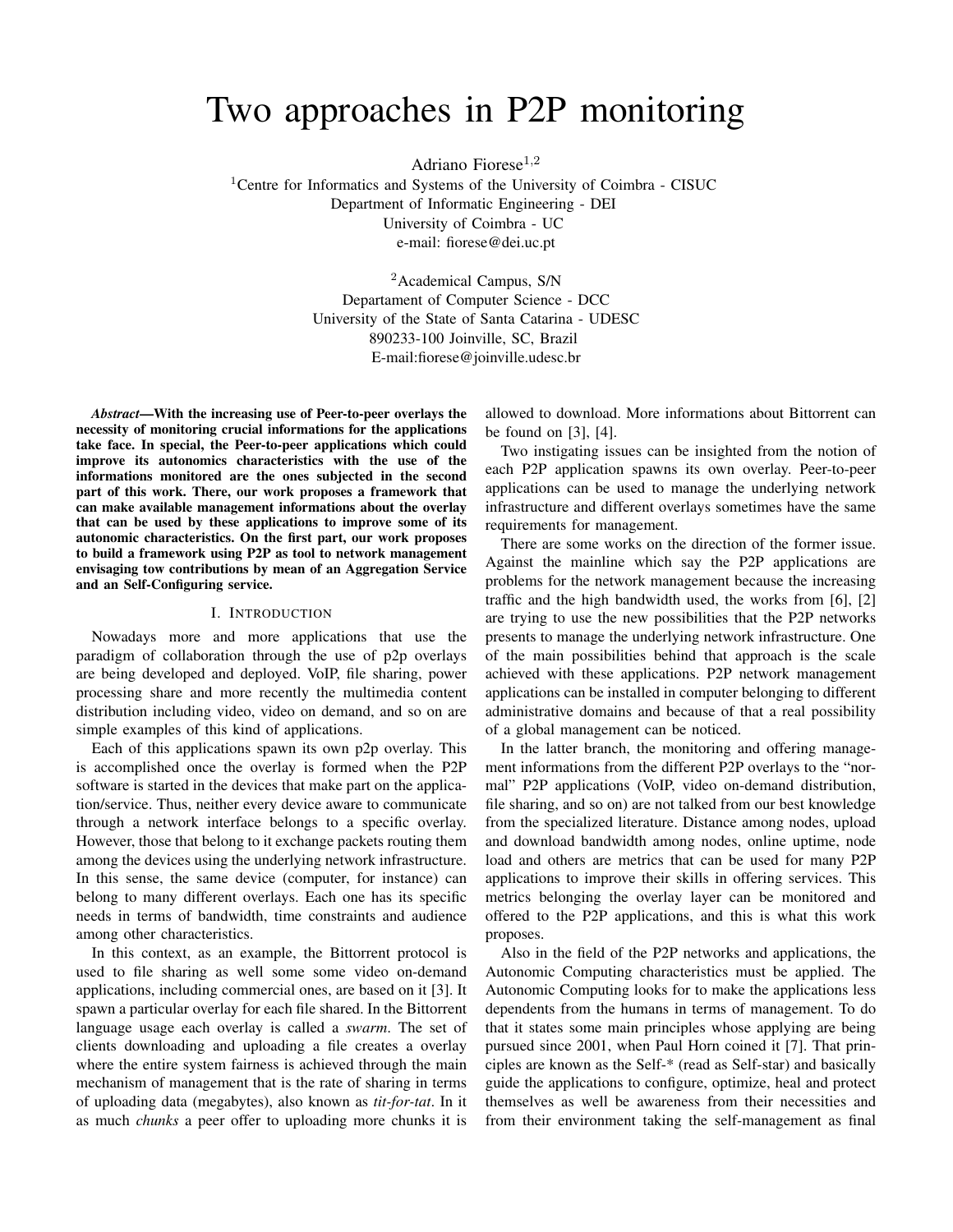objective. More details from autonomic computing can be got from [5], [12], [8], [13], [10].

The proposed overlay assessing approach intends to help the P2P application to sketch the Autonomic Computing objectives making available a set of common informations mainly related to the capacity of self-configuring, but not limited to, and also for self-optimizing and self-healing.

Thus, this work pretends examine in deep the insights already mentioned intending to present a framework to create and monitor overlays in a way to make available informations necessary to the applications which run in a P2P mode. Thus in the Section II will be discussed and presented the ideas to implement mechanisms to deploy a common overlay in the way each P2P application will be able to request the management informations necessary to its best working. At the end, in the Section III will be presented some conclusions about this ideas.

# II. APPROACHES

Our approach for the mentioned insights related with the use of P2P overlays will distinguish both applying for each one different treatments.

With the objective of improve the works which use P2P overlay as tools for network management we propose the construction of a framework which will deploy the main characteristics from that works adding new abilities such as the Aggregation Service and the Self-Configuration for the underlying network. This approach will use again the P2P as tool for network management. To use it, the organizations, which will be interested in managing the networks, need install the P2P software in their domains or distribute it for their customers inside their administrative domains.

The second approach proposes the construction of a middleware which will be responsible for monitoring some of the common informations that can be used by the P2P applications to improve its working. In this way the applications which will be implemented using this middleware will not be worried about the monitoring task, even the service executed be dependent on this monitoring, because the middleware will offer these informations. Examples of this informations can be the power processing and the up time of the peers, as well the relative distance among peers, and so on. These informations are important for a VoIP application, for instance, once the decision of which peer can be a super-peer to forward voice packets can be taken based on it. However, the power processing can be not so important for a file sharing application. For that kind of applications one of the most important informations is the distance among the peers, once the decision from which peer to download the file pieces can be taken based on it. Then, this approach will offer the capacity of separation between application and overlay.

### *A. P2P as a network management tool*

The necessity of keeping the network working well even in high loaded, with different kind of needs and confuse environments, have made the network management a large discipline. From the well silted up and standardized protocols for network management like SNMP - Simple Network Management [1], and its updates (see more details on the RFC 1441 and RFC 2571), passing by RMON - Remote MONitoring (RFC 2021 and RFC 4502), Management by Delegation - MbD, mobile agents, management by policies using web services, until the most recent approaches the network applications and even the network infrastructure are changing.

A realizing change in the network usage happened when the firsts file sharing applications appeared. It had spread the collaboration concept through the usage of storage and communication capacities of the users, which means a increasing usage of distributed P2P applications. Recently, the P2P applications are being seen, by many network operators and carriers, as problems once the heavily necessity of bandwidth are bottlenecking the underlying communication links.

Some works are trying to use the increasing popularity of the P2P applications to make them allies in the management task. The work from [6] proposes the use of a hierarchical formation of peers collecting management informations and interacting with the SNMP agents installed in the devices managed by the P2P network they spawn. The authors have used the terms from MbD approach to name the peers (Top Level Manager - TLM, Middle Level Manager - MLM) that have specific functionalities. One specific network management problem treated on that work is the configuration management where the devices' configuration files can be searched around the P2P network, then downloaded, changed and after that applied to a specific device through the MLM peer closest the device to be managed. Other problem addressed is the shared network view among the network operators through the sharing of topology files. Among others, some examples of others works derived on this can be found in the literature [9], [11].

Similar work can be found in [2] which proposes a distributed, self-organizing, generic testing and QoS monitoring architecture for IP networks. The architecture is based on equal agents denoted as Distributed Network Agents (DNA), which form a management overlay for the service. The selforganization of the overlay is achieved by a Kademlia P2P network. The architecture intend to support the central network monitoring station. The main component from the DNA architecture that is the Mediator which runs in background and is responsible for the communication between the user and the individual test modules.

Even though the presented works are not a extended list of work in the P2P network management area we can realize that the main reason to use P2P overlays as tools for network management is the possibility of management of many different domains. Once a human manager, which can be connected through a peer with a specific administrative domain, can manage devices in a different domain, through the exchange of messages from these two peers belonging to these different domains, we can say the routing capabilities provided by the overlay, even when the peers are behind NAT or firewall, can provide a tool for scalable network management. Also, the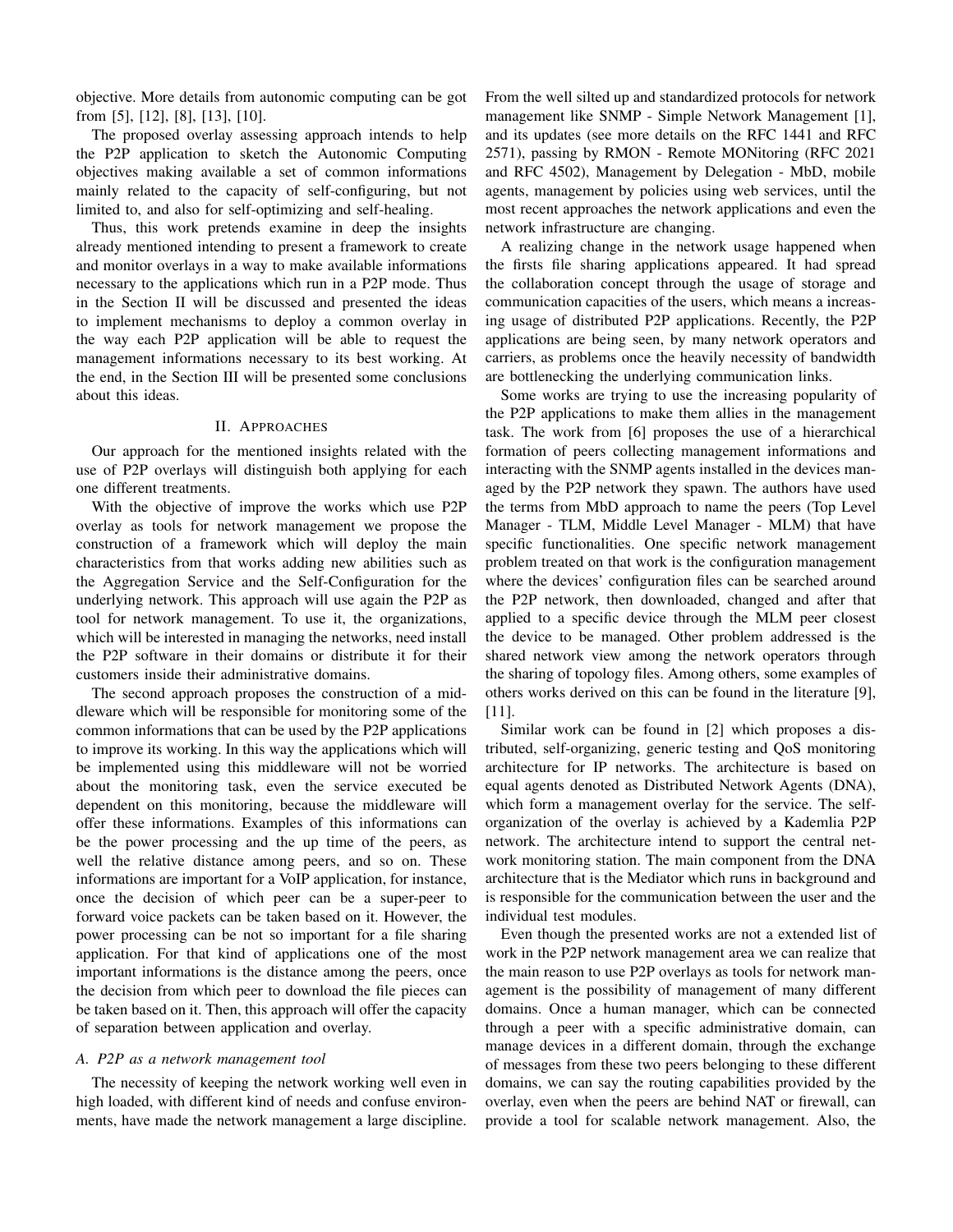improved information exchange among the peers forming the management overlay help the cooperative management. This can be accomplished between human administrators belonging to different domains through the exchange of management policies. The network management using P2P overlays can take advantage of the overlay to offer high availability to the management service due the inner replication of the management service in the overlay as well can deploy load balancing to intensive processing management tasks, for instance, through the group formation among the peers involved.

Based on the reasons presented and the related works mentioned our propose wants to add two contributions in this field.

The use of an Aggregation Service which will be arranged by the peers selected from the management overlay and, although playing the role of front end to the human manager, they will be responsible to aggregate the advertisements from the peers which hold the real management services. The management services as a concept is software module which execute some management activity (monitoring and acting). In our case is assumed that each intermediary peer (middle lever managers) belonging to the management overlay will execute some management service, which could be the monitoring of well known infrastructure services such as DNS, DHCP, firewall and NAT ones, either using the already installed SNMP management legacy. But it also could be monitoring the web server memory level or else the more specific services such as monitoring QoS specific parameters in a video ondemand P2P transmission. Also, when the end users machines can take part of the management overlay the management service, which will be running on those peers, could be reserve end to end bandwidth for a VoIP communication. Our propose for the Aggregation Service is summarize the advertisements that each peer offering some management service must send to its Aggregator peer which will be an TLM peer in a higher lever overlay. Thus, a peer belonging to this level will be responsible for aggregate the services advertisements from many other peers as well keeping a monitoring information base, when possible, for those management services. This approach will allow the human manager search and access the specific management services needed in a faster way, once the search can be done in the overlay composed by the TLM peers. It is possible to observe this propose in the Figure 1.

It is possible to see in the Figure 1 that the management of many different administrative domains can be done through this approach once the aggregation manager's overlay can be seen as an overlay belonging to no one particular domain.

The second contribution is based on the first one. Once the so called Aggregation Service can be advertised and hold monitoring information about the management overlay as well some informations about the underlay network and the management system as a whole can use it to execute selfconfiguration. That self-configuration will concern with which peers in a moment can be the aggregation peers (monitoring churn is a responsibility of the aggregation management overlay) for instance. Thus the self-configuring requisite presented



Fig. 1. P2P Network Management Overlay

here is related with the capacity of the peers execute some autonomic arrangement (without the human intervention) in the overlay or in the SNMP able devices according to the informations monitored and aggregated on the aggregation layer by the special aggregation peers. The Figure 2 shows the modular architecture proposed from this work.



Fig. 2. Management P2P Framework Layers

# *B. Assesing overlays*

Currently, each P2P application spawn its own P2P overlay. This second approach take face in this field. It was motived by the challenging question: If/when the overlay will be separated from the application, what happens? Considering the diversified necessity from the P2P applications is necessary to list a general set of informations which can be monitored from the overlays to be offered for the applications. Some of this informations are, but not limited to: distance among peers, power processing in each peer, storage space in each peer, number and distance among neighbors, bandwidth. This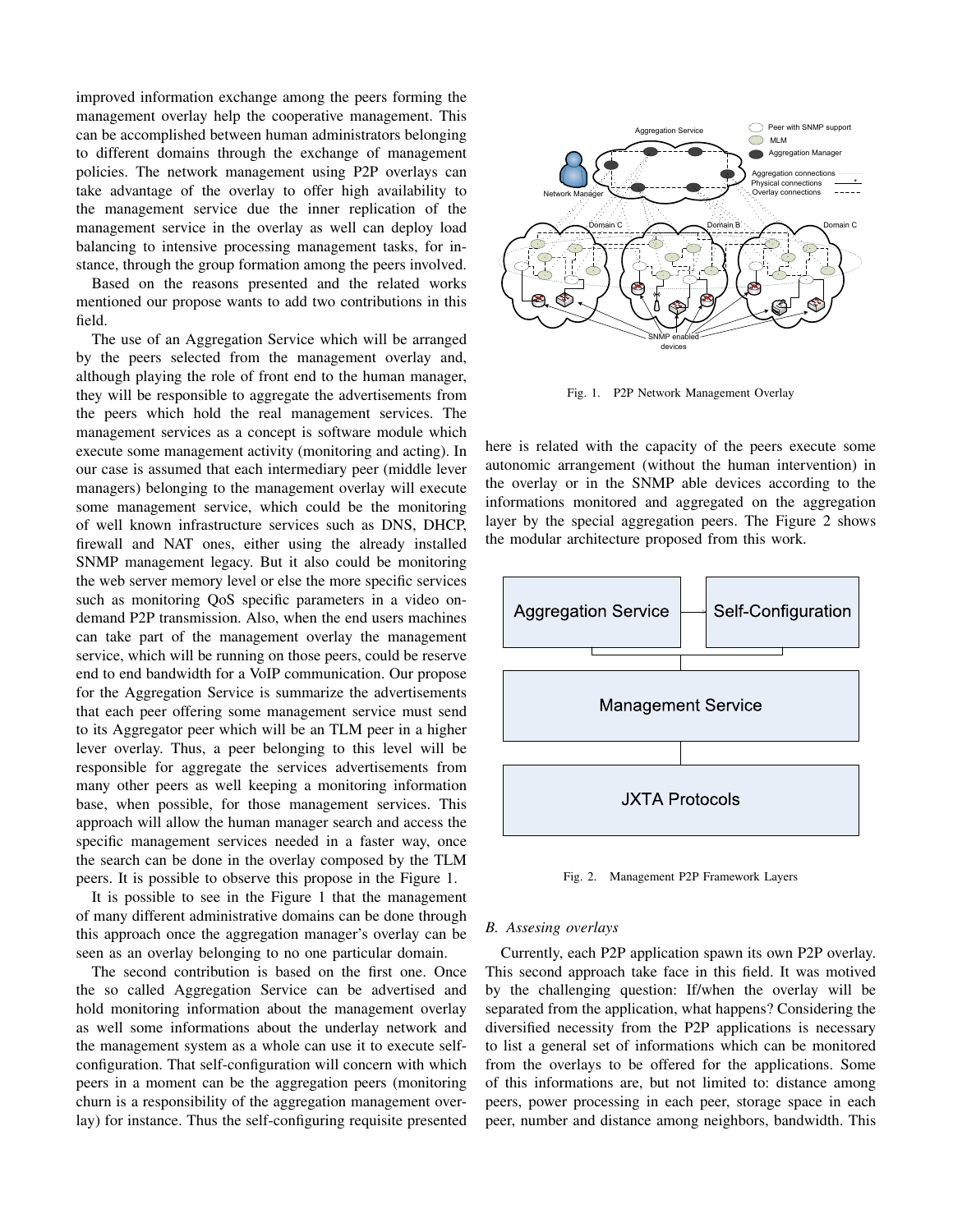is not a closed list, for what part of this propose is to research this set of informations.

Some words are necessary to explain the main classes of P2P overlays. Some of the them are based on distributed hash tables (DHT), and because of that are known as the structured P2P networks. They establish a coupling among a large common space identifier (generally formed by numbers composed by 128 bits) between node identifiers (known as nodeIDs) and the objects looked for (known as keys). Then, as an example, in our propose of use P2P as management tool is it possible to use a structured overlay where the aggregated management services advertisements would looked for by its names that will be searched as keys in the Aggregation Service overlay with the help of the DHT used. The second class for P2P overlays are the unstructured ones. On that there is not a common space identifier and the nodes join the overlay without previous topology's knowledge. The peers are organized in a random graph in flat or hierarchical manner (e.g. Super-nodes layer) and the network uses flooding to query information, but with a limited scope, random walks or spanning ring Time-To-Live search on the graph to query content stored by the peers. It means the data objects are not assigned with a key from the space identifier; in other words there is not coupling between topology and data objects. As an example, in our previous propose we can think the Management Services advertisements as well the monitoring informations kept in that layer as a hybrid between structured and unstructured P2P overlay classes since the aggregation peers can be seen as super-peers to the management overlay.

Considering the challenge and the existing overlays the propose from this part of the work is to build a middleware, which can be integrated in the former propose as a future work, that will dispose that informations. How to dispose the informations is also a research objective, once it can be done through internal mechanisms such as offering the informations using public interfaces from the middleware, or using a kind of data base (XML, the aggregation service already explained, MIB and so on). What matter is the middleware must to treat the different P2P topologies (CHORD - circle, CAN - 3D cube, and so on; for the structured overlays for example) on which the P2P applications relies on. Concluding, the proposed architecture for this middleware will play a role of an integrator among the P2P overlays to monitor and expose informations to the P2P applications can execute selfmanagement.

The Figure 3 shows the proposed architecture having in the bottom layer the overlays which can be monitored. In the middle layer is the software module integrating and monitoring those overlays keeping attention on the information needed by the P2P applications which are in the top layer.

#### III. CONCLUSIONS

Peer-to-peer applications have spread the concept of collaboration into the domain of computer networks. This kind of applications have special needs in terms of operational working. Is important to have a common framework to make



Fig. 3. Architecture to monitoring overlays

able the necessary management informations from the overlays be used by the P2P applications. The proposes presented here can contribute in two fronts in the P2P research area. Using P2P as tool for network management through an improvement from already done works meaning the implementation of an Aggregation Service and the Self-Configuring in an superpeers overlay from the management overlay is one of them. As a second contribution we presented a propose to separate the P2P application from its inner specific P2P overlay offering an environment to expose the informations monitored from it and necessary to the application activities' execution.

#### **REFERENCES**

- [1] "Rfc 1157 snmp: Simple network management," 1990. [Online]. Available: http://www.ietf.org/rfc/rfc1157.txt
- [2] A. Binzenhöfer, K. Tutschku, B. Graben, M. Fiedler, and P. Arlos, "A p2p-based framework for distributed network management," in *Wireless Systems and Network Architectures in Next Generation Internet*, ser. Lecture Notes in Computer Science. Springer Berlin / Heidelberg, 2006, vol. Volume 3883/2006, pp. 198–210.
- [3] B. Cohen, "Bittorrent protocol," http://en.wikipedia.org/wiki/BitTorrent, 2001.
- [4] ——, "Bittorrent protocol," http://www.bittorrent.org/beps/bep\_0003.html, 2008.
- [5] A. G. Ganek and T. A. Corbi, "The dawning of the autonomic computing era," *IBM Systems Journal*, vol. 42, no. 1, pp. 5–18, 2003.
- [6] L. Z. Granville, D. M. da Rosa, A. Panisson, C. Melchiors, M. J. B. Almeida, and L. M. R. Tarouco, "Managing computer networks using peer-to-peer technologies," *Communications Magazine, IEEE*, vol. 43, no. 10, pp. 62–68, 2005.
- [7] P. Horn, "Autonomic computing ibm perspective on the state of information technology," 15th October 2001, presented at AGENDA 2001, Scottsdale, AR, USA. (Available at http://www.research.ibm.com/autonomicity/).
- [8] J. O. Kephart and D. M. Chess, "The vision of autonomic computing," *Computer*, vol. 36, no. 1, pp. 41–50, 2003.
- [9] C. C. Marquezan, C. C. Marquezan, C. R. Paula dos Santos, E. M. Salvador, M. J. B. Almeida, S. L. Cechin, and L. Z. Granville, "Performance evaluation of notifications in a web services and p2p-based network management overlay," in *Computer Software and Applications Conference, 2007. COMPSAC 2007 - Vol. 1. 31st Annual International*, vol. 1, 2007, pp. 241–250.
- [10] M. R. Nami and K. Bertels, "A survey of autonomic computing systems," in *ICAS'07: Proceedings of the Third International Conference on*